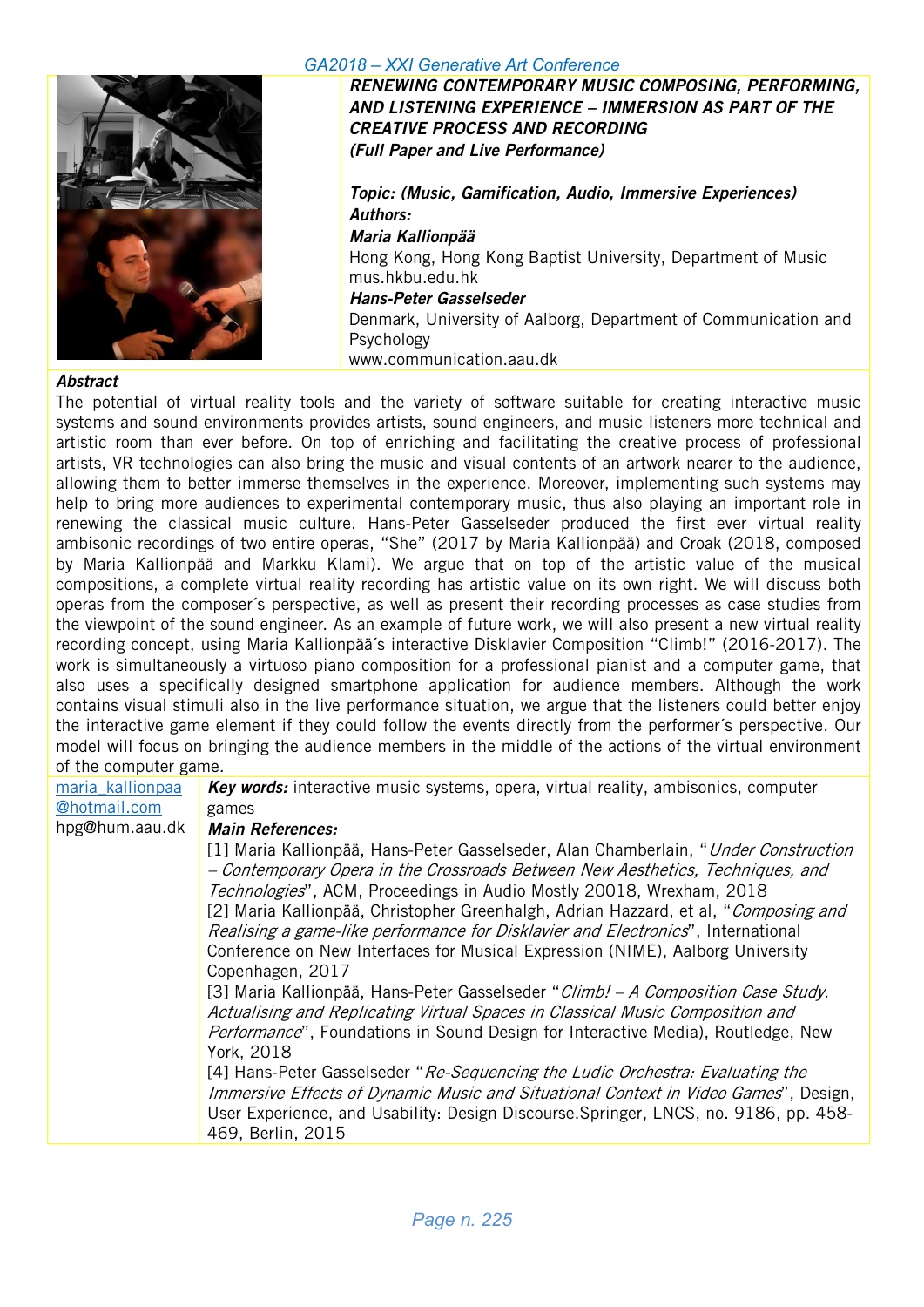## Renewing Contemporary Music Composing, Performing, and Listening Experience.

Immersion as Part of the Creative Process and Recording

Ass. Prof. Dr. M. Kallionpää, Phd.

Department of Music, Hong Kong Baptist University, Hong Kong www.soundcloud.com/m-kallionpaa makallio@hkbu.edu.hk

Mag. H.-P. Gasselseder, Mag. rer. nat., Dipl.-Psy.

Dept. of Communication and Psychology, Aalborg University, Aalborg, Denmark hpg@hum.aau.dk | maestroso@gmail.com

## **Abstract**

The potential of virtual reality tools and the variety of software suitable for creating interactive music systems and sound environments provides artists, sound engineers, and music listeners more technical and artistic room than ever before. On top of enriching and facilitating the creative process of professional artists, VR technologies can also bring the music and visual contents of an artwork nearer to the audience, allowing them to better immerse themselves in the experience. Moreover, implementing such systems may help to bring more audiences to experimental contemporary music, thus also playing an important role in renewing the classical music culture. Hans-Peter Gasselseder produced the first ever virtual reality ambisonic recordings of two entire operas, "She" (2017 by Maria Kallionpää) and Croak (2018, composed by Maria Kallionpää and Markku Klami). We argue that on top of the artistic value of the musical compositions, a complete virtual reality recording has artistic value on its own right. We will discuss both operas from the composer´s perspective, as well as present their recording processes as case studies from the viewpoint of the sound engineer. As an example of future work, we will also present a new virtual reality recording concept, using Maria Kallionpää´s interactive Disklavier Composition "Climb!" (2016-2017). The work is simultaneously a virtuoso piano composition for a professional pianist and a computer game, that also uses a specifically designed smartphone application for audience members. Although the work contains visual stimuli also in the live performance situation, we argue that the listeners could better enjoy the interactive game element if they could follow the events directly from the performer´s perspective. Our model will focus on bringing the audience members in the middle of the actions of the virtual environment of the computer game.

## 1. Introduction

Opera as a music genre possesses a distinct distinguishable character that has prompted a multitude of opinions about its design and structure. Correspondingly, the observed wide range of production styles reflects a multitude of fundamentally different aesthetical ideologies. Whereas traditional opera aesthetics appeal to certain audiences, some others may reject it. Opera, as well as other musical forms with a centuries long history (for example symphony and sonata), require a constant evolution in their design to stay interesting for the audience, as well as for music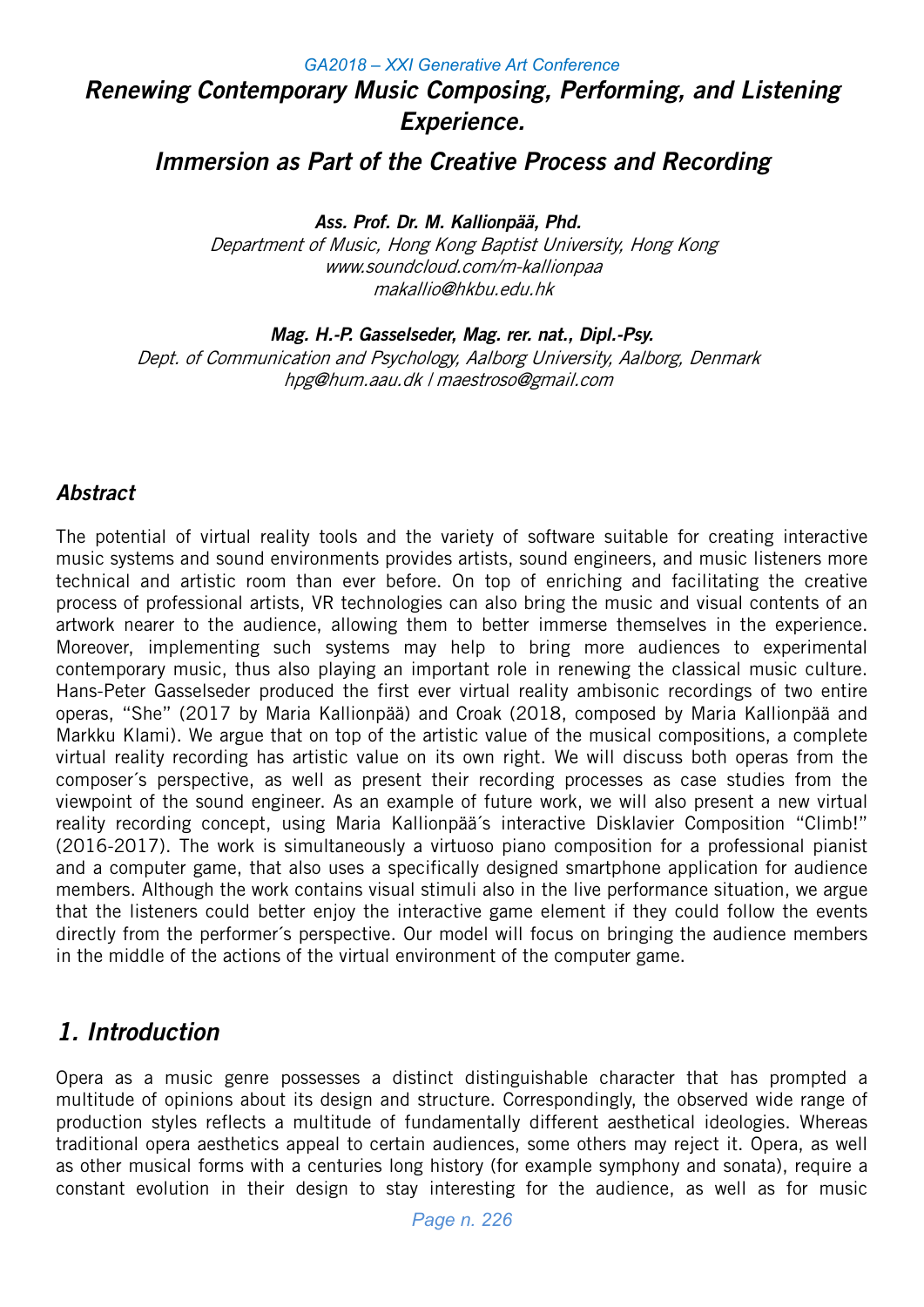creatives. We argue that implementing innovative technologies in contemporary opera performance, composition, production, and recording opens up new aesthetical paradigms that can also reciprocally inform the aforementioned disciplines. This may also lead to reaching a wider audience among demographic groups that would normally not be inclined to the genre. Drawing on insights from legacy recording techniques, the realm of artefacts exhibited by guidance, orientation, and empathic externalization/deixis can inform hybrid approaches for immersive productions. A concerted effort to combine these methods within the context of technologies typically associated with virtual reality (VR) may hold the potential to transport listeners into the middle of the stage action, leading to a genuinely immersive audience experience. Most importantly, by means of the abovementioned interaction between stage production and dialectics arising from the recording artefact, these experiences may be accessible to and favorably affect all audiences alike.

In this paper we focus on two VR opera recording case studies by Hans-Peter Gasselseder: "She" (2017) composed by Maria Kallionpää and "Croak" (2017-2018), composed by Maria Kallionpää and Markku Klami. These are first ever VR recordings made of entire operas that devise 3 dimensional 360-degree high resolution video and  $3^{\text{rd}}$ -order Ambisonics sound from multiple perspectives within a bespoke software interface. We argue that, in addition to the artistic value of the operas themselves, the recordings as artefacts per se evolve the experience of a 'stage presence' for the audience in synergy with the stage production to a degree that the newly united form stands as an artwork in its own right.

## 1.1 Evolving Contemporary Music

Composers throughout the history have been eager to evolve and renew their art form. The pursuit of creating something new and unique exists among contemporary composers perhaps more than ever, which may also be facilitated by the fact that they, unlike their predecessors, have a plenitude of high level technological solutions in their disposal. For example, machine learning, algorithmic composition techniques, gamification, interactive music systems, and different variations of mixedmedia solutions can be applied for creating innovative music compositions, and Virtual Reality recording techniques have brought the art of music recording to a whole new level. However, the versatility of available software, faster computers, and other technical options also brings up new challenges with regards to the aesthetics, essence, and identity of musical compositions, composers, performers, and sound artists. This brings us to the question on how to make use of such technologies in a meaningful manner. We argue that technological advancements should never be an end to themselves in an artistic context, but should be used for obtaining such superior results that human artists would not be able to achieve normally. For example, Maria Kallionpää's interactive game composition "Climb", which will be further discussed in this paper, engages an interactive system that generates piano texture that could not be playable by a live pianist: for example, the work contains such overly fast tempi and simultaneous playing on various octave ranges that the physical or instrumental capabilities of a human performer would not allow. Rather than just demonstrating what such a system can do, the purpose for designing the music engine of "Climb" was to contribute to the concept of a virtuoso composition. The tradition of attempting to widen the limits of both the performers and their musical instruments started with the great virtuoso composers such as, for example, Niccolo Paganini, Charles Alkan, and Franz Liszt. We argue that modern, computers, software and other technological tools enable the composers and performers of today to further develop the concept of a virtuoso composition, thus providing more interesting artistic experiences for their audiences.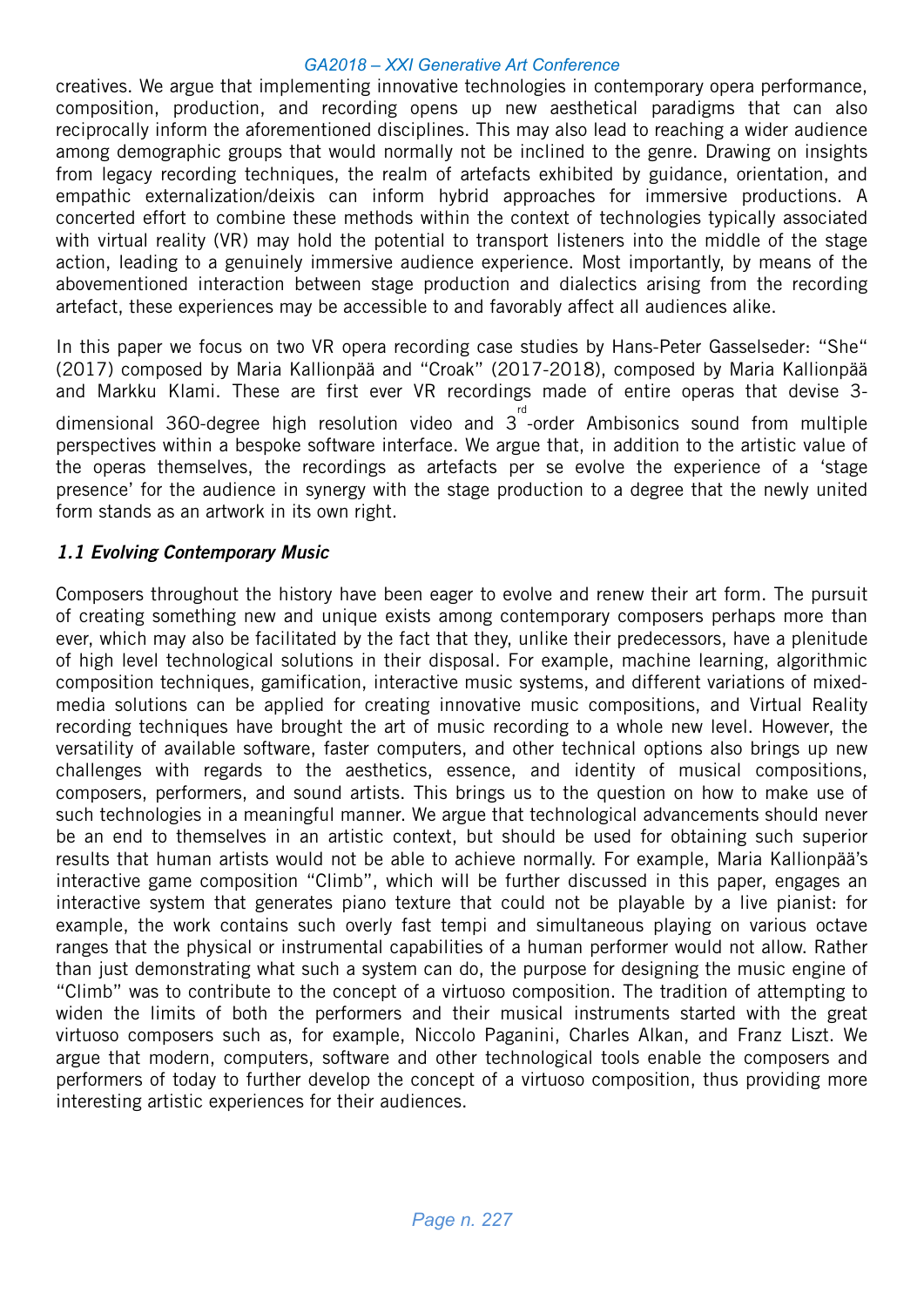## *GA2018 – XXI Generative Art Conference* 2.Composing Two Operas: "She" (2017) and "Croak" (2018)

The two operas by Maria Kallionpää, "She" and "Croak" (the latter work in collaboration with Markku Klami), were largely composed simultaneously, and the composition process of the interactive Disklavier composition "Climb" also took place within the same time period, which is why we find that these composing and recording projects should be jointly discussed. The VR recordings of all three works were produced by Hans-Peter Gasselseder. However, as each project was rather different from the others, also the approach with regards to the recording techniques and perspectives was defined according to their individual requirements. For example, whereas the twodimensional staging of "She" called for the cameras and microphones to be placed further from the happenings onstage, the situation was completely opposite with "Croak", in which they were placed in the middle of the stage, to make the viewers better understand the storyline and the interactions between the different characters of the opera. Whereas the staging of "She" suggested a twodimensional, fairytale-like environment (Henry Rider Haggard ́s novel "She" was selected as the plot of the opera due to its timeless and dramatic time travel adventure story that the composer found to be well adaptable for this kind of a musical drama), "Croak" was set to be a first-person experience, which had to be taken into account when customizing the recording plan.

Although "Croak" and "She" have many points in common (for example, the use of harmonies in both works is relatively similar), they differ from each other in terms of orchestration, storytelling, and staging. Whereas "Croak" engages a traditional middle-sized orchestra, "She" uses an ensemble with singular instruments only, with exception to the strings section, which is of a regular size. Moreover, the composer uses extended instruments in the latter work: the combination of Theremin and Magnetic Resonator Piano underline the divine characteristics of the main protagonist "She"/Ayesha. Rather than just using these instruments because of their exceptional sonic qualities, their function is to serve the drama and structure of the work. Furthermore, whereas composers typically write for Theremin very similarly like they do for voice, in "She" the Theremin part often utilises the extreme instrumental registers. Such orchestration refers to Kallionpää's previous composition "The Song of War (2014) for orchestra, soprano, and Theremin soloists, which was composed for Theremin virtuosa Lydia Kavina. The unusual way of instrumental writing resulted from the tight-knitted composer-performer interaction and collaboration. Similarly to "She", also "The Song of War" contains a superhuman female main character whose presence is emphasized by using this non-traditional instrument.

Conversely, rather than in its instrumentation, the originality of "Croak" mainly lies in its staging: the work is the very first puppet theatre opera produced in the Nordic Countries. From the composer´s perspective the main challenge was taking into account the constant presence of the human-sized puppets that were specifically manufactured for the needs of this project by Viktor Antonov. How to consider the timing and the movements of the puppets, as well as the noises that they might cause? Both the stage design and the looks of the puppets were developing simultaneously to the composition process of the music. Although the original setup plan was aesthetically rather traditional, Antonov and the stage director Anna Ivanova-Brashinskaya decided to modernize it to better match to the musical material that they found to be stylistically more experimental than they had expected. Because of this, Antonov changed the design of the puppets: the new ones were made of lighter materials than the originals, and also the stage design became more minimalistic. Because many visual effects (such as, for example, Croak swimming under the water) were made by using a large and flexibly moving canvas of thin plastic, its rustling also put its mark on the sonic world of the work, as well as on the VR recording that will be discussed below.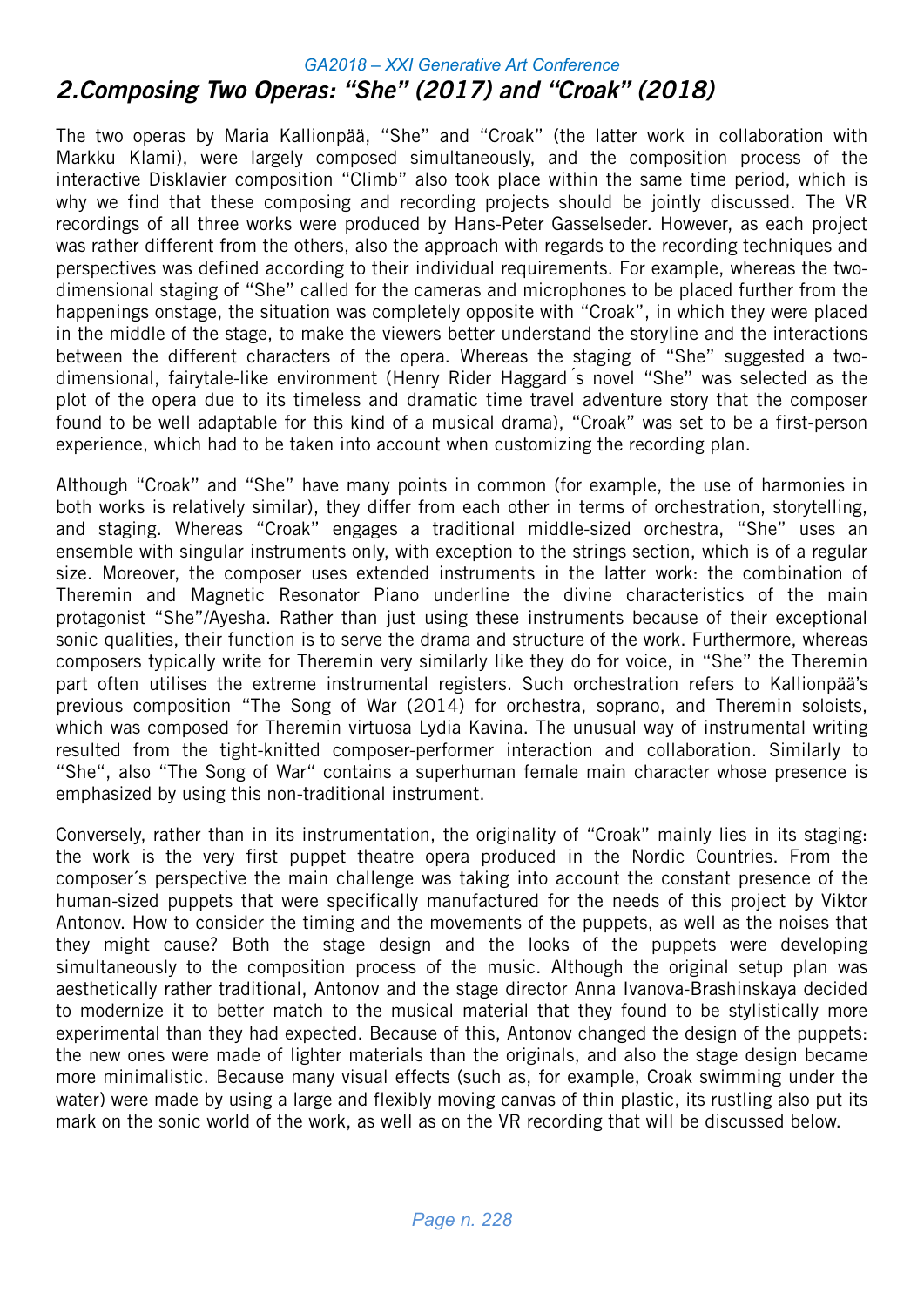## *GA2018 – XXI Generative Art Conference* 3. "Climb!": An Interactive Game Composition for Disklavier

The concept of a "game composition" was originally presented by Kallionpää and Gasselseder in 2016 [1]. "Climb!" was the corner stone of Kallionpää´s artistic postdoctoral research project "Automatizing Musical Expression in Real-Time Performance Settings: Procedural Music Systems as a Composition Technique" that was hosted by the Aalborg University and the Mixed Reality Laboratory of the Nottingham University. The work is a result of the long-term collaboration between the researchers of the Mixed Reality Lab and Kallionpää: on top of artistic practice itself, this interdisciplinary project involved research in the fields of computer sciences, engineering, and visual arts.

"Climb!!" is a non-linear musical composition that combines the ideas of a classical virtuoso piece and an interactive computer game. The performer plays with and against the machine in a virtual game environment, meaning that the pianist performs together with a Disklavier that is controlled by an interactive system. "Climb!" is a super instrument work that intends to multiply the capabilities of both the instrument and the performer. With the combination of the pianist, Disklavier, and live-system, such effects that would not normally be reachable can be achieved. These include, for example, playing the piano in multiple octave ranges simultaneously, choosing fast tempi that would be otherwise impossible to play, and using complex rhythms that only a computer would be able to perform. The pianist and the computer form a seamless unity that enables virtuosity that exceeds the physical and cognitive limits of a human performer.

Computers can have a profound impact on music composition and performance, the works of Iannis Xenakis (1922-2001), Karlheinz Stockhausen (1928-2007), Pierre Boulez (1925- 2016), and their many other contemporaries being illustrative examples of this [2]. "Climb!" is its composer´s most technologically inspired work, as it engages an interactive digital score, Yamaha Disklavier, interactive visuals, a smartphone application (on which the audience members can follow the progress of the game/musical performance), and an online archive that saves all the performances. The composer regards the online archive to be an artwork itself, a collage: so far it consists of various concert performances by three pianists (Anna Veinberg, and Zubin Kanga, and Maria Kallionpää). The interactive system of "Climb!" is based on the Muzicodes software that was developed by the Mixed Reality Laboratory. By embedding codes (musical motifs or fragments that the system recognizes and uses for triggering its programmed functions) in the digital score, the composer created a nonlinear entity in which the pianist or avatar navigates. The structure of the entire composition depends on how the performer plays the codes. Depending on whether the program recognizes the codes or not, one lands at the different point in the score. There are two kinds of codes, namely the simpler ones that just to trigger effects (for example, inform the system when the Disklavier should play) and the "challenge codes" that are more complex and that have a structural meaning. The latter function similarly like leitmotifs, as they are musical "keys" that define the course of the performance. Moreover, various functions of the system are randomized. For example, different kind of filters (for example reverberation or alteration of the sonic spectrum) are applied onto the musical performance in an arbitrary order. These symbolize the weather conditions that are part of the narrative of the game.

## 3.1 The Form and Narrative of the Composition

As discussed above, "Climb!" got its inspiration from the modern computer games. The game narrative is based on a story of an avatar climbing on top of a mountain. On their way to the summit, they face challenges, animals, landscapes, wanderers, hallucinations, and various other situations. The story is communicated to the audience with pre-composed contemporary classical music miniature pieces that together form a large-scale virtuoso composition with a duration of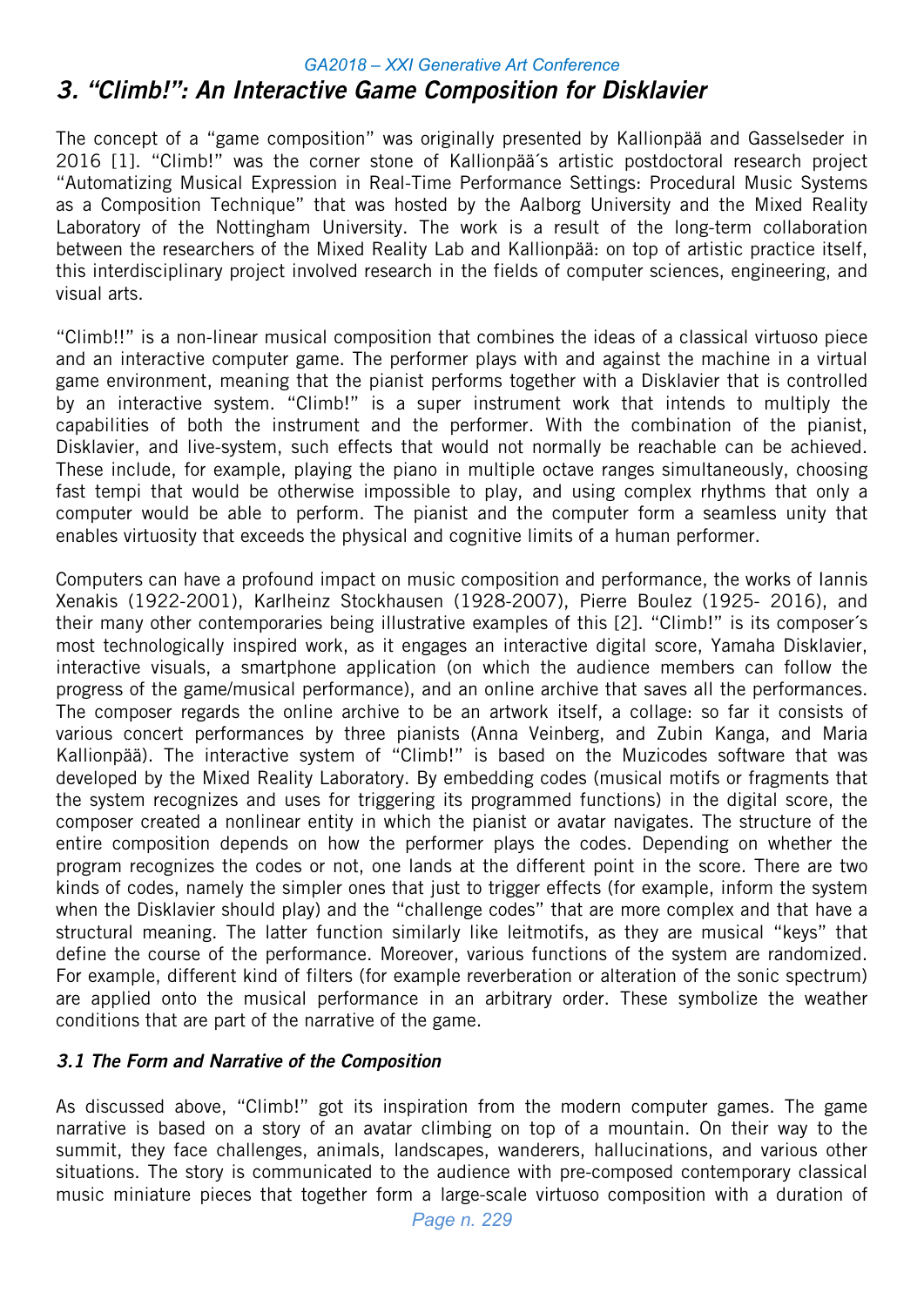between 25 and 30 minutes, supported by the interactive visuals and the smartphone application. A relatively abstract picture of a mountain is reflected on a canvas in a concert space. The mountain changes its colour and shape in accordance to the music, and the smartphone application shows in which part of the mountain the avatar is located, the route they used, the approaching challenges, as well as the names of the movements that the pianist is currently playing. Moreover, the routes taken in previous concert performances can also be viewed on the application.

"Climb!" consists of three "macro compositions" that symbolize the three paths to the summit. The pianist or gamer chooses one of them by playing one of the three default codes at the end of the very first movement ("Basecamp"). The abovementioned challenges and encounters are interpreted into music by creating "micro compositions" ("events") that occur in the course of the three main paths. Within every performance the paths and events get organized differently, as they branch to each other depending on how the pianist interprets the musical codes. Moreover, the randomized sound processing ("the weather conditions") also affects the sonic colour and the sense of acoustics, to which the performer has to adapt their interpretation.

## 4. The Immersive Opera: Producing a VR Experience

In addition to their artistic considerations, the operas "She" and "Croak" featured some strong technical aspirations that set them apart from previous offerings in the genre. To the best of the authors' knowledge, both productions represent the first full-length recordings of an opera in an immersive format that supports 3-dimensional 360-degree video and audio for playback and control in virtual reality (VR; i.e. head movements as well as six degrees of freedom facilitated by volumetric simulations in "CROAK VR"). Apart from an implementation for VR, a further desideratum of the recording plan was to maintain high compatibility with legacy as much as next generation formats, with supported playback setups ranging from traditional channel-based systems (such as 5.1 surround sound) to full 360-degree object-based surround (either rendered binaurally or on an arbitrary number of loudspeaker pairs). Whereas both operas share a common paradigm in their recording philosophy, that is to offer the spectator a perspective otherwise unattainable to an audience member of the live show, they also showcase differences in the application of immersive recording techniques due to circumstantial requirements set by the stage design/directing, musical material/orchestral layout as well as legal considerations.

With regards to the video material, for "She", a two-dimensional 360-degree format was to account for the entirety of stage properties being simulated by projections on a translucent screen positioned anterior to the characters on stage. This positioning allowed spectators in VR to move around in the scene, looking at the stage in the front and at the orchestra at the back Due to the play directors' intentional use of a stage design that was to mimic a two-dimensional perspective in reference to the mythological character of the narrative, it was decided to uphold this quality while extending its immersive potential by placing the main camera rig (Insta360 Pro in 2D at 8k resolution, see [6]) closer towards the characters on stage (approx. 2 meters to camera objects) as compared to standard setups in VR production (approx. 4-6 meters if shot close-up). This allows users to experience the characters from up close but also to zoom out of the equirectangular source (an option provided in the user interface of the bundled software) as to get a view of the overall 'canvas' that the stage design was intended to convey. For audio, the same rationale came to effect by placing a prototype  $3<sup>rd</sup>$ -order Ambisonics microphone (Zylia ZM-1d; prototype kindly provided by the manufacturer Zylia [5]) in front of the orchestra (i.e. at the level of the conductor). This acoustic perspective was chosen to underline the staging (i.e. everything placed in front of the spectator), but also to add the sense of place (i.e.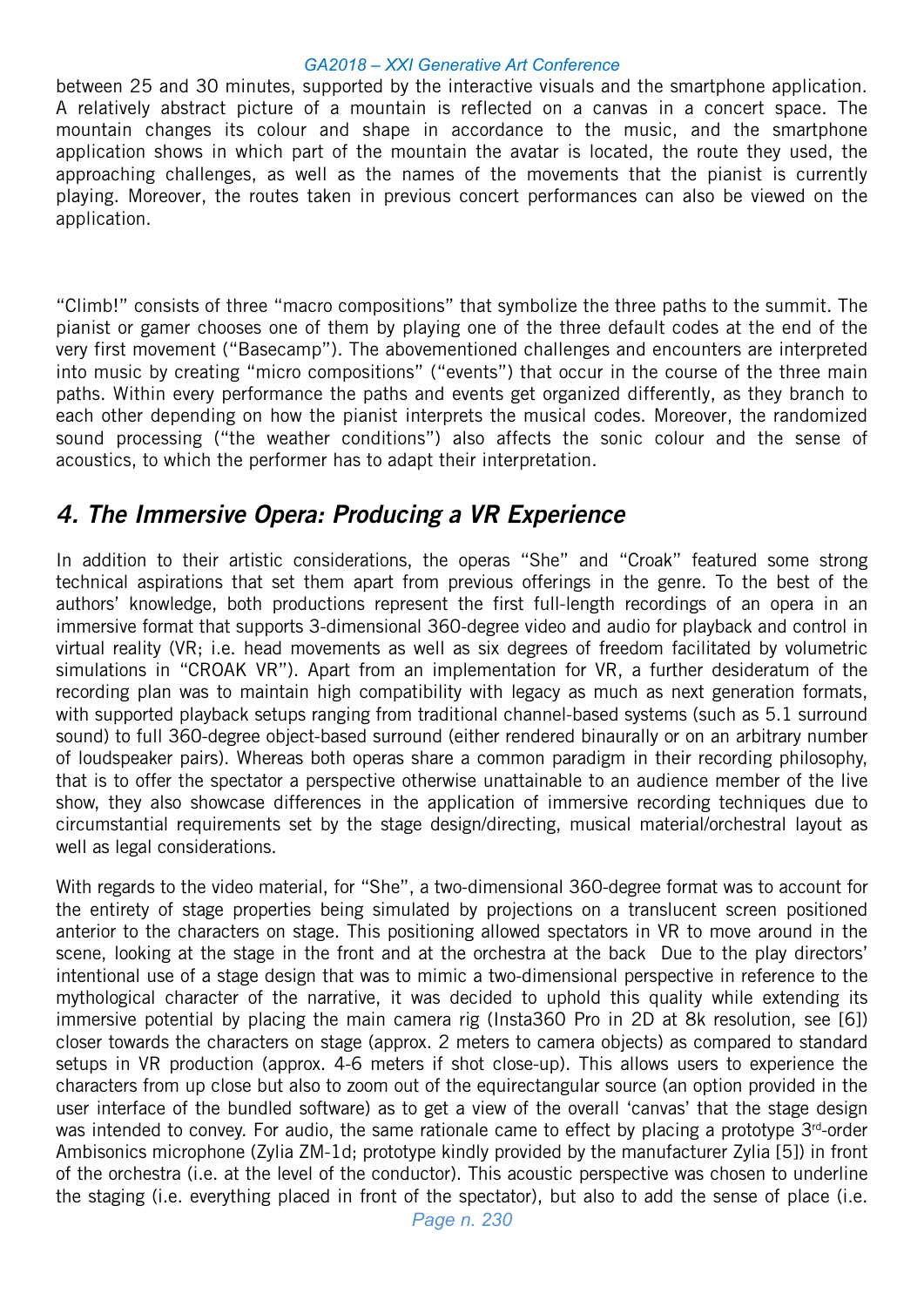offering a more holistic acoustic representation of the situational context with less direct and more reverberant sound reaching the microphone) by positioning the microphone further back from the camera rather than placing both at the same position (, which would represent the standard dictum in VR productions, see [4]). In addition, the flexibility achieved by recording in Ambisonics allowed to focus on different sound sources during post-production as much as during real-time playback in the final product. To give an example of a typical use case, turning ones' head towards the magnetic resonator piano at the left side of the orchestra pit will turn its sound more prominent in comparison to the otherwise dominant orchestral texture within the mix.

When reflecting on an early review of the methodological insights gained while recording "She", for the visual domain, on the one hand, the added sense of 'being there' was achieved by moving closer and thus offering more detail on the character interactions. For audio, on the other hand, the counterapproach seemed most effective by moving further away from the scene and subsequently adding a holistic sense of space and situational context to the experience (see [3] for some theoretical considerations related to this finding).

In contrast, the production of "Croak" exhibited a rather different set of criteria to be respected by the recording. Whereas the staging of "She" necessitated a two-dimensional approach with added depth (for the sake of supporting the sense of involvement as much as 'being there'), the production of "Croak" posed a challenge in the opposite direction. The production made little use of stage properties but rather had its characters move a lot and explore the depth of the stage to large extend. Moreover, the nature of the main characters being represented by life-size puppets controlled by puppeteers would have made spectators prone to confuse character relationships if the same two-dimensional recording setup had been used as in "She". Thus, rather than positioning the recording gear close-up (visual) / far-off (audio), the recording rationale opted for a wide and more distant view of the stage that embraced depth by means of a three-dimensional video (as compared to the two-dimensional approach applied in "She") and a more surrounding audio experience. This allows spectators to differentiate the suggested layers of diegesis that are inherent in puppet theater where the representative characters ("puppets") are accompanied by puppeteers, and in the special case of opera, also by individual singers. Where "She" required depth in its depiction of the stage, "Croak" necessitated a sense of segmentation of the different hierarchical diegetic layers suggested by the positioning of individual actors/singers. With puppets commonly positioned in the mid-front, singers at the side edge of the stage, and puppeteers further behind the former two, a three-dimensional video in 360-degrees enables spectators to differentiate these (hierarchical) layers. Another complexity specific to "Croak" posed the stage lighting, which varied in color and, in combination with the shadows cast by the puppets, caused interesting reflections onto the sides and rear of the concert hall. These reflections were mainly visible from the audience's perspective. In order to capture the depth of the stage as well as an alternative perspective of the hall from the audience's view, the main camera rig (Insta360 Pro in 3D at 6k resolution, see [6]) was placed approximately 6 meters at the edge between stage and orchestra pit. Furthermore, the primary rig was extended by a secondary 360-degree camera setup (2x Kodak SP360 4k, see [7]) positioned between the first row of the audience seating area as well as above the conductor in the orchestra pit. For the final VR experience, this configuration enables a change of perspectives during playback when zooming out from the footage recorded on the primary camera and blending over to the material that was shot on the secondary camera rig. Due to the lack of available software allowing for the playback and control of different camera perspectives in VR, we developed a custom player accounting for the aforementioned requirements within the game development platform Unity 5. Opting for a 2.5D paradigm that involves the mapping of flat surfaces onto 3D-objects, the player software devises cube projections and static displacement maps to place the camera footage within a 3D-environment. The footage obtained from either camera perspective can be assigned to individual hotspots. These come to effect upon reaching a threshold value of the zoom control parameter and allow for seamless transitions and blending of both camera perspectives.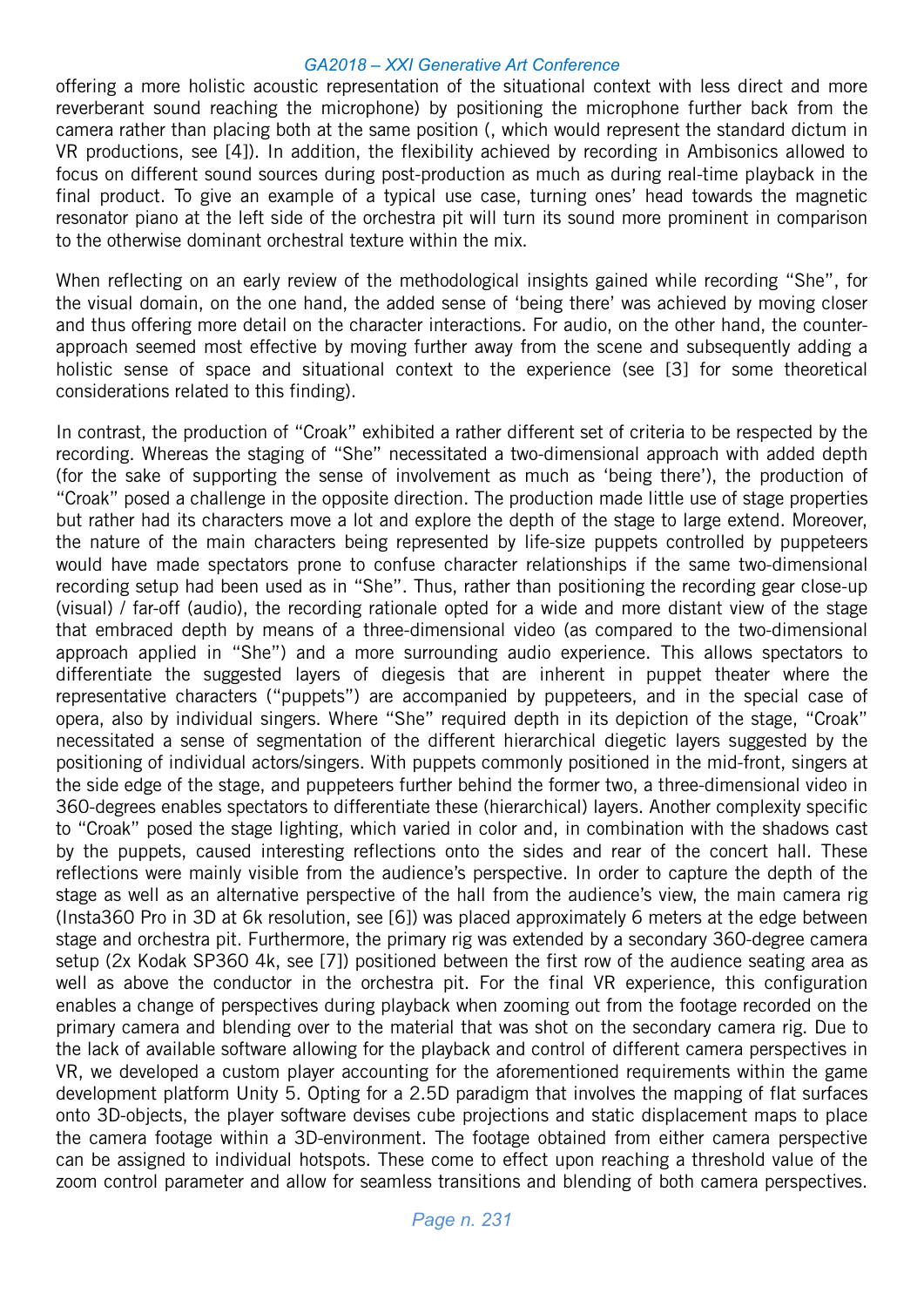In this way, if the user decides to switch perspective or focus on another object shown on stage or in the audience room she/he is always presented with the highest resolution of the chosen perspective.

Moreover, as different perspectives are being blended between two pseudo-rooms of the same scene (i.e. stage and audience room), a careful consideration of camera positioning holds the promise to generate transitionary scenes within the virtual environment (i.e. extrapolating new virtual perspectives, not shot with physical camera positions, but generated from footage obtained from available physical perspectives) and approach a six-degrees-of-freedom (6DoF) volumetric simulation paradigm where users could move around freely within the captured video footage as part of the tracking along the translation axes within a virtual environment rather than to be limited to rotational orientation alone. To explore this idea, an in-development version of "CROAK VR" uses a mixture of photogrammetry of a static scene while blending in extra layers that exclusively contain the moving parts of the scene (i.e. puppets and puppeteers). As only the primary camera position was recorded in stereoscopic 3D, the required depth information (i.e. depth map using shades of black/white to represent distances from the camera) was projected from the primary onto the secondary camera rig. However, this procedure involves a lengthy process of rotoscoping and shading moving objects onto the corresponding depth map of a scene. By the same token, the extrapolation of virtual perspectives may suffer of artefacts related to the lack of resolution and spatial synchronization between depth maps obtained from the different camera models and positions. Moreover, due to the nature of the flat capturing inherent to video, we are missing out on information that lies behind those objects facing the camera (i.e. accuracy of textures is two-dimensional but displaced within a three-dimensional volumetric simulation). Whereas this working method would pose the risk of artefacts separating acting characters from the remainder of the scene (as in the lack of accounting for shadows and blending silhouettes), the specific staging situation of Croak allowed to make such sacrifices at the benefit of the overall experience. In this connection, it was found that in comparison to the unprocessed footage, the artefacts resulting from unsynchronized depth processing contributed to an appearance of puppet characters that was more abstract and divorced from reality, whereas the remaining acting parties (puppeteers, singers, orchestra/conductor, audience) were almost left untouched by the alterations. It is believed that this technique supports the user in distinguishing the different layers of the diegesis, which suggests three acting parties (puppet, puppeteer, singer) as an agent of a single character and thus has to tackle the issue of assigning agency of various expressions (appearance, action, singing) to a single originator.

As for audio, the staging as well as setting of "Croak" implied moving closer with the Ambisonics microphone (Zylia ZM-1d prototype) towards the stage action. Therefore, the microphone was placed between the stage and the orchestra (rather than in front of the orchestra as in "She") and also functioned as the center of a Decca tree setup that was supported by an additional 12 spot microphones. The reasoning for a closer acoustic perspective for "Croak" was two-fold. First, the lack of a contractual agreement between the producers and the orchestra meant that no orchestral material could be released on a public recording. Thus, a solution had to be found that would allow separating the voices of the singers and choir on stage from the orchestra, which would later be replaced by realistic virtual orchestrations. For that purpose, a drier (i.e. less reverberant) signal was preferred from which voices could be isolated during post-production. This was made possible by a bespoke procedure that focuses individual sound sources in a first step (with the help of directional focusing achieved by Ambisonics recording techniques; as realized in software such as Zylia Studio Pro, see [9]) and separate these from the remaining interfering signals during a second step of post-production (i.e. using spectral editing as well as specialized software such as Audionamix ADX Trax Pro 3, see [8]). Subsequently, a multitude of isolated signals derived from the virtual microphones of the Ambisonics signal is used to phase-cancel harmonic noise and sum the target sound source (i.e. the voice of a soprano during a loud orchestra tutti). Being able to isolate individual voices and instruments from a single physical microphone position allows for elaborate post-production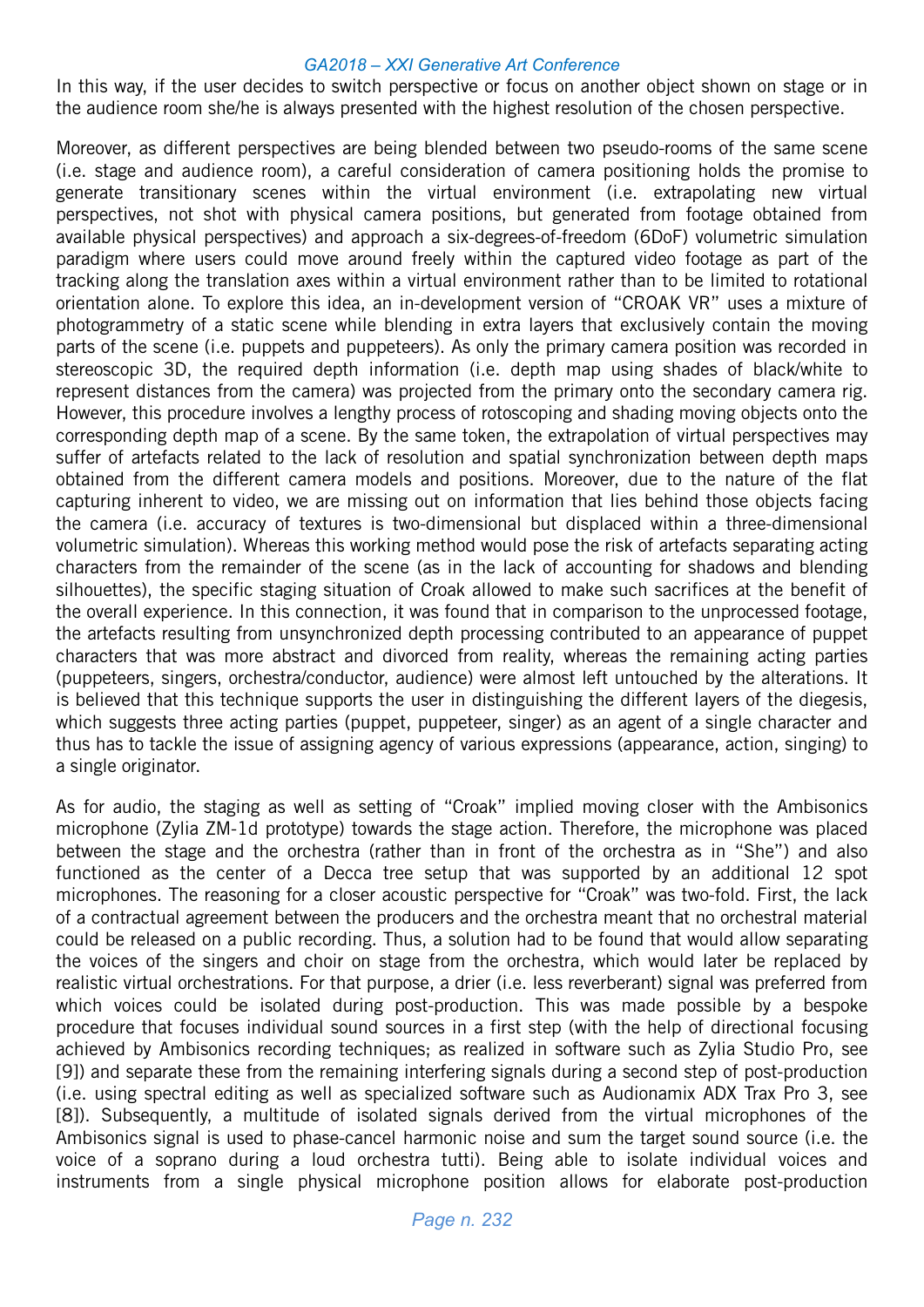techniques that facilitate mixing in object-based audio formats and thus enhance quality and flexible adaptation of immersive audio content for different output formats. The second rationale for a closer acoustic perspective goes in line with the previously outlined reasoning behind the camera setup. The recording intended to capture the singers more up-close as to enable spectators to locate the source of a voice and identify characters at a higher accuracy, thus facilitating diegetic orientation. As a result, the audio tracks of the VR presentation place spectators in the middle of the action, with the singers and choir positioned at the front and the orchestra at the back of a 360-degree sphere.

Conversely to the findings on "She", the sense of spatial awareness within the audio recording of "Croak" was less invested into the room/environmental aspects of the concert situation rather than the dramaturgic nature of character relationships and its construction of absorption (see [3]). In contrast, the video material served as a means of enhancing the sense of space and context, a function that in "She" was predominantly covered by the audio recording. Following this, the varying conditions of two opera productions led to two quite different recording approaches of immersive content for VR, a format that in other genres holds the common notion of standardized camera and microphone configurations. However, these two examples demonstrate the need to consider the individual requirements of the specific content as well as its associated genre. Whereas an opera recording in a legacy format (i.e. two-dimensional 16:9 aspect ratio) leaves it to the film director to edit camera cuts and foci of the action, VR hands over such responsibility to the spectator/user. It is thus even more important to suggest the user with specific contextual functions respective to the visual and acoustic domain of the presentation to establish guiding markers of the diegesis between the meta-virtual (i.e. the depiction of the stage performance) and its (infra-) virtual realm informed by the nature of the physical environment (i.e. the concert hall). If made aware of these roles on an implicit level during initial contact with the content (i.e. the overture of "Croak"), users are more likely to recognize the meaning structures as well as the extend of possible actions on different layers of abstraction (i.e. what's to be depicted on stage versus what physical setting it is being staged in). Giving users of VR an initial understanding of the relevance and modal representation of each of these realms builds an authentic representation of a truly immersive experience that is more than a documentation of its original performance.

## 5. The Immersive Concert: Recording for Volumetric Simulations

The third offering of our VR lineup tried to account for the shortcomings and improve the efficiency of the production pipeline in use during the previous two recordings. Furthermore, it considered the time limitations of the setup inherent to the location (Abbey Road Studios, London; Studio 2) and occasion of the concert (FAST research network at an open event as part of Abbey Road RED). In contrast to "She" and "Croak", the performance "Climb!" does not belong to a representative dramaturgic genre per se, but rather showcases an affinity towards programme music. Despite its focus on a narrative as part of the conceptual and compositional structure, the audience finds itself as part of a concert setting that deviates from the normal by means of an interaction between the player and the piano. Because "Climb!" does not rely on a uni-directional performance paradigm but affords a constant change of focus between two agents, the recording plan had to account for two protagonists rather than one; that is the pianist and the motorized piano itself. If not presented with the auto-performing piano en face, the audience would have difficulty in entrusting the performance as being authentic. This is true especially in the light of the electro-acoustic setup that was used to simulate the weather conditions (i.e. filter effects applied onto the audio stream obtained from microphones positioned inside the piano). Naturally, under those conditions the audience would be presented with sound originating from the acoustic instrument as much as with the processed signal output by speakers. Thus, it was important to support the users'/audiences' awareness of the two interacting agents, where the first would impersonate the human nature of the climber while the other laid out the circumstances and challenges of the environment where artificial, superhuman powers (i.e. weather or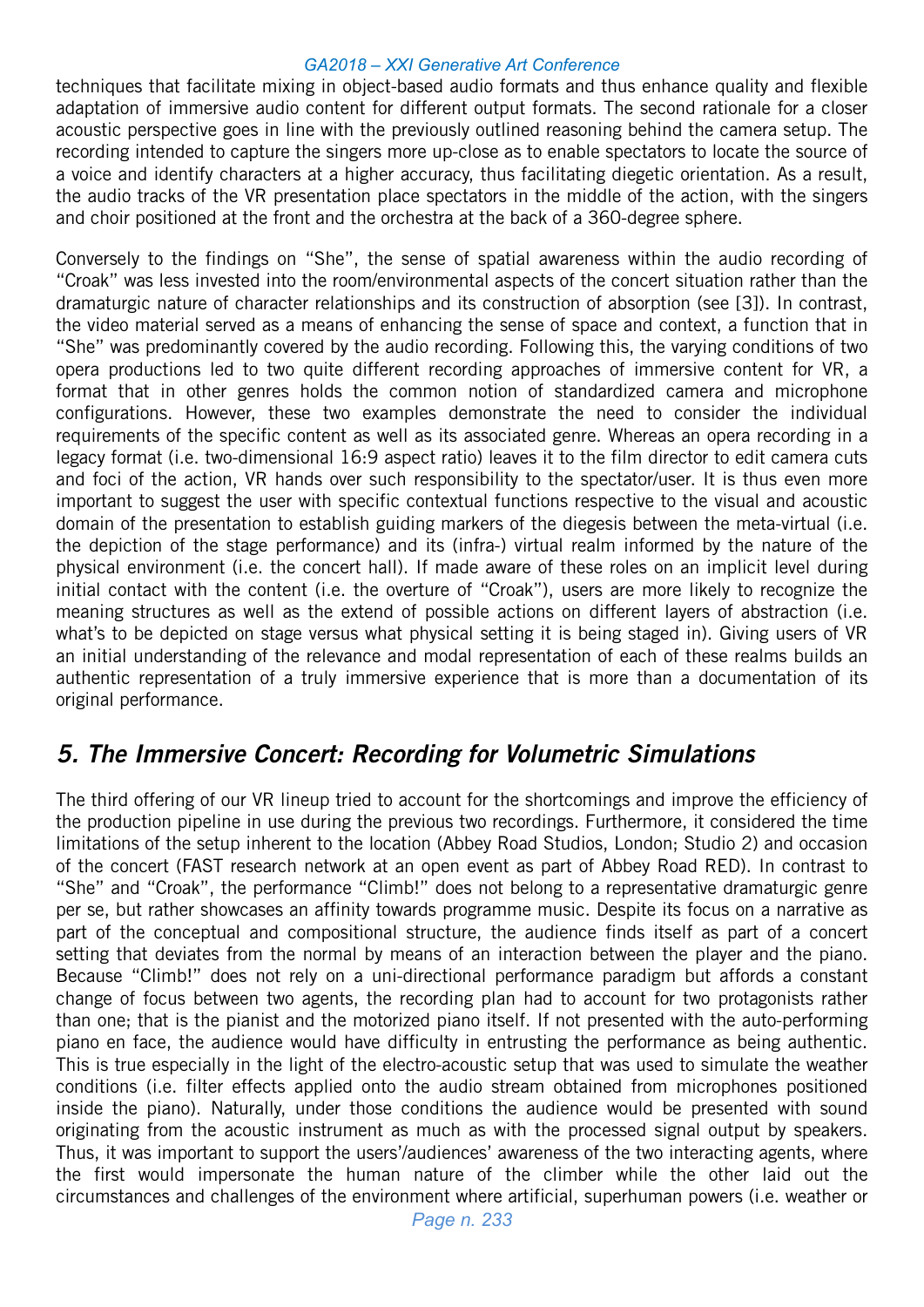natural adversaries/challenges) outreach human limitations (note: ironically, it appears to be the most efficient path to mimic nature in music by opting for a rendering of artificial otherness that lies beyond the human grasp). Hence, the user would have to witness the action on the piano keyboard itself to understand the struggle between these two intersecting worlds. In order to account for these requirements, a first-person perspective was chosen where the main camera (Insta360 Pro in 3D at 6K resolution) was positioned right above the pianists' head. This perspective places the action of piano keys and hands of the pianist as well as the overall happenings inside the studio (i.e. technicians, audience) at the center of attention while the head of the pianist would be positioned in the periphery of vision at about 150-degrees vertical.

Ultimately aiming to allow the user to walk around the piano in 180 degrees towards the right of the VR environment we set out to put in practice a more efficient method to capture the information required for the methods tested as part of the alpha "CROAK VR" experience. In total, four stereoscopic camera rigs were positioned in a half circle around the piano. Apart from the aforementioned first-person perspective, the second camera rig was placed towards the right of the performer at 45 degrees (2x Kandao QooCam in 3D at a combined 8K resolution; custom mount), the third rig at 90 degrees (2x Kandao QooCam in 3D at 8K) and the fourth rig at 180 degrees (2x Kodak SP360-4K in a stereoscopic configuration). In addition, a further camera (Insta360 Pro in 3D at 6K resolution) was positioned within the ranks of the audience's seating area.

Similar to "CROAK VR", the in-development "CLIMB! VR" experience will enable users to switch and seamlessly blend between these camera positions. However, the exclusive use of stereoscopic cameras facilitates the process of deriving depth information for the application with displacement maps (for a detailed overview see Gladstone, 2018a; and the Stereo2Depth python script, Gladstone, 2018b). A bespoke procedure of spatial synchronization (i.e. pixel-by-pixel mapping of depth maps between camera positions) of the footage allows us to benefit from the relatively high number of stereoscopic 360 cameras surrounding the piano. Hence, it is possible to combine these perspectives and blend between depth maps and their associated displacement vertexes from each position at a relatively low count of artefacts. The blending between positions occurs at a relatively low threshold when the user moves outside the hotspot area of an active camera position to the degree that 6DoF related artefacts along the horizontal plane outweigh artefacts from a neighboring camera position. By making use of these methods, "CLIMB! VR" will allow its users to roam around the piano and experience different close-up perspectives of the performance, as in following the key action right above the shoulders of the performer or stepping over to observe the piano hammers and strings or to look at the pianist and audience from behind the grand piano. More importantly, 6DoF and volumetric simulations enable users to explore what lies in-between these camera positions and disclose a more immersive experience than what was originally bargained for with traditional stereoscopic recording equipment.

## 6. Conclusion

Opera is an intriguing space to work when one wants to explore the design and development of new technologies that might impact up the composition, performance and staging of such work. Working in such spaces are complex, but there is value in understanding the way that this art form can offer exciting and new possibilities to further understand the way that new technologies relating to autonomous systems for compositional practice, Virtual Reality spaces for performing and non-linear narrative/performance structures can be developed and applied in the real world. However, technological development should never be an end to itself, but to function as a vital part of the artistic methodologies used in a classical music composition. If used this way, the evolution of technological tools can significantly enrich the creative outcome and allow the listeners, as well as the performers and composers, to experience an opera performance in an immersive and artistically meaningful manner.